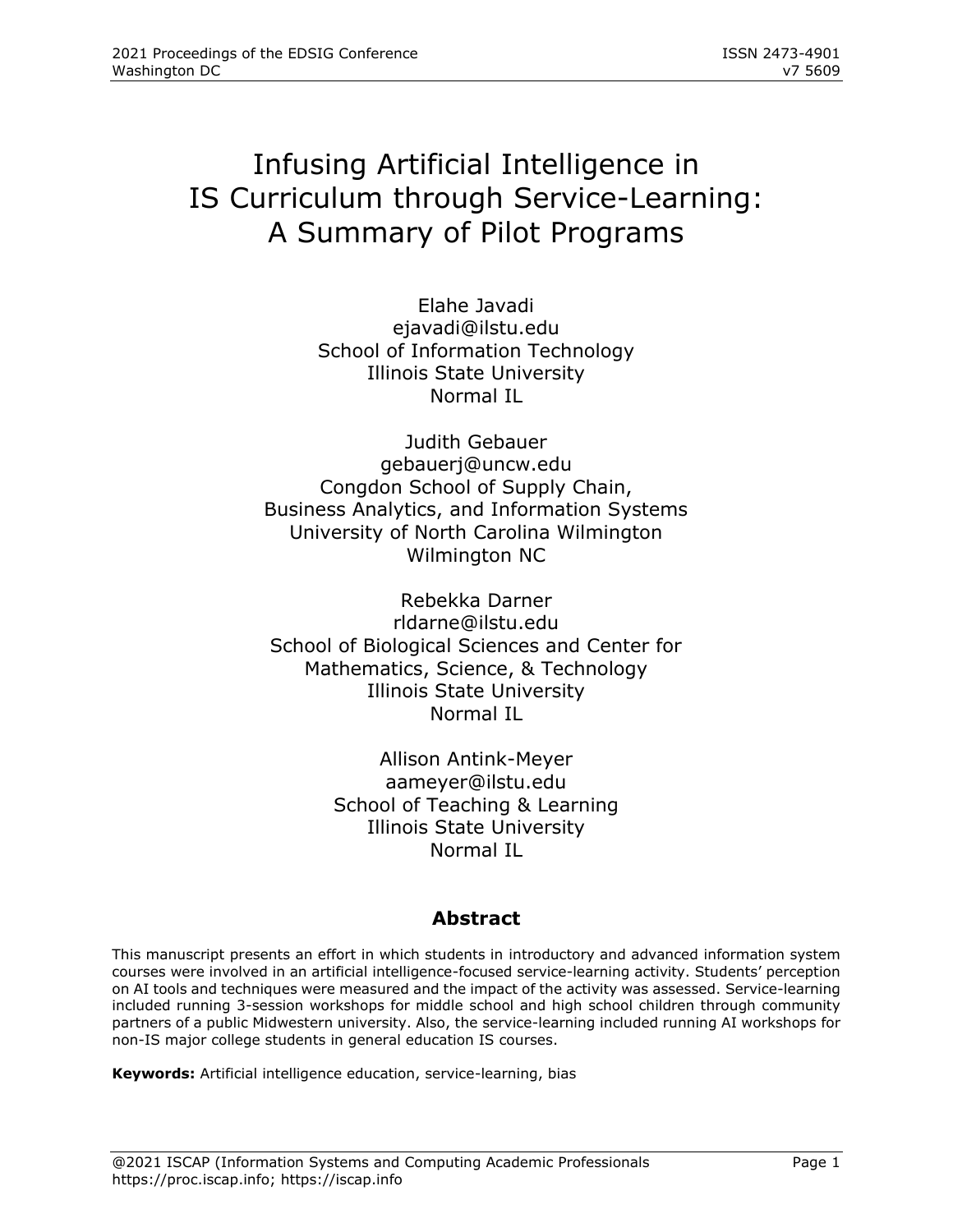#### **1. INTRODUCTION**

Traditional Information Systems (IS) curriculum includes discussion of artificial intelligence (AI) topics in courses, such as decision support systems, expert systems, and sometimes in ethics and policy. In this manuscript we report how AI education can be infused and enhanced through service-learning. AI literacy is a key area of focus for IS/CS educators as more decisions are being made and/or supported with AI tools. While cybersecurity and data analytics curricula have been widely adopted in IS programs, AI education is not consistently included in the programs. Likewise, while computer science (CS) outcomes are now part of K-12 education in all states (example: all schools in the state of Indiana are to include CS in K12 curriculum by 2021), AI topics are not included in K-12 science (NGSS Lead States, 2013), mathematics (CCSS, 2010), or technology education (ITEA, 2000/2002/2007) learning standards. Most of the K-12 exposure to AI occurs in specialized afterschool or extra-curricular activities. Considering that AI-enabled systems are employed in many domains with potentially multifaceted impacts on citizens' lives and work (Obermeyer 2019), it is fruitful to address the AI gap in IS education early through servicelearning programs in K-12. The AI-focused service-learning program pilot detailed in this manuscript offers an impactful vessel through which IS students and community K-12 students together advance the understandings of AI concepts, techniques, and societal impacts.

It is anticipated that many IS and non-IS careers will require interaction with intelligent systems and/or robots (You & Robert 2019); therefore, knowledge of AI-enabled systems and how to interact with them will be an important part of any skillset. Furthermore, developing skills and selfefficacy in AI fields and promoting careeraspirations in AI will be essential for communities to grow and thrive in an AI-dominated era where many life-altering decisions may be made by or with the help of AI-enabled automated systems (Eubanks 2018; Samorani et al. 2019). The current project addresses this need by fostering AI literacy among both middle school children and future teachers.

#### **2. AI LEARNING: PLUGGED AND UNPLUGGED ACTIVITIES**

Many organizations at national, state, and local levels are working to enhance AI education in K-12 schools and in college. Examples of those

programs are Google's Machine Learning crash course with TensorFlow playground, AI4K12 affiliated with the Association for Advancement of Artificial Intelligence, Code.org, AI4All, and MIT Media Lab. The AI workshop that was offered in the service-learning experience reported here builds upon the currently available AI curriculum to offer activities that broaden students' view to the world of AI.

#### **Community Engagement and Service-Learning**

The service-learning experience involved five distinct components that were related to each of the five big ideas of AI: perception, representation and reasoning, learning, human-AI interaction, and social impacts. Most of the activities in each component were based on original content and were complemented with external tools and ideas created by model programs listed in the previous section. We chose neural networks (NN) as the major model and learning context for the activities because open tools and resources for learning, experimenting, and coding with NN are readily available to support learning beyond the duration of the service-learning workshops. NNs applications span many areas, such as image recognition, voice recognition, and music creation which are familiar areas for college students and K-12 children. Also, many NN libraries, packages, and open-source projects and playgrounds are available for exploratory learning. Students who attended the workshops were given a daily list of exploratory exercises to guide their dependent learning. At the end of the workshop, students received a resource package that included all of the model curriculum resources.

| Table 1: Example activities related to each of |  |  |  |  |
|------------------------------------------------|--|--|--|--|
| the five big ideas of AI                       |  |  |  |  |

| Area                            | <b>Activities</b>                                           |
|---------------------------------|-------------------------------------------------------------|
| Perception                      | (Appendix B, Figure 1)                                      |
| Representation<br>and reasoning | Feelings as finite state machines<br>(Appendix A, Figure 3) |
| Learning                        | Learning fast, slow (Appendix B,<br>Figure 2)               |
| Human-AI<br>interaction         | Biases are contagious (Appendix<br>A, Figure 2)             |
| Social impacts                  | Algorithms & models make<br>mistakes (Appendix A, Figure 1) |

**In-Workshop and Supplementary Activities**

The service-learning series was completed over three weeks. In-workshop learning activities were complemented with learning activities outside the workshop, some of which are listed in Table 2.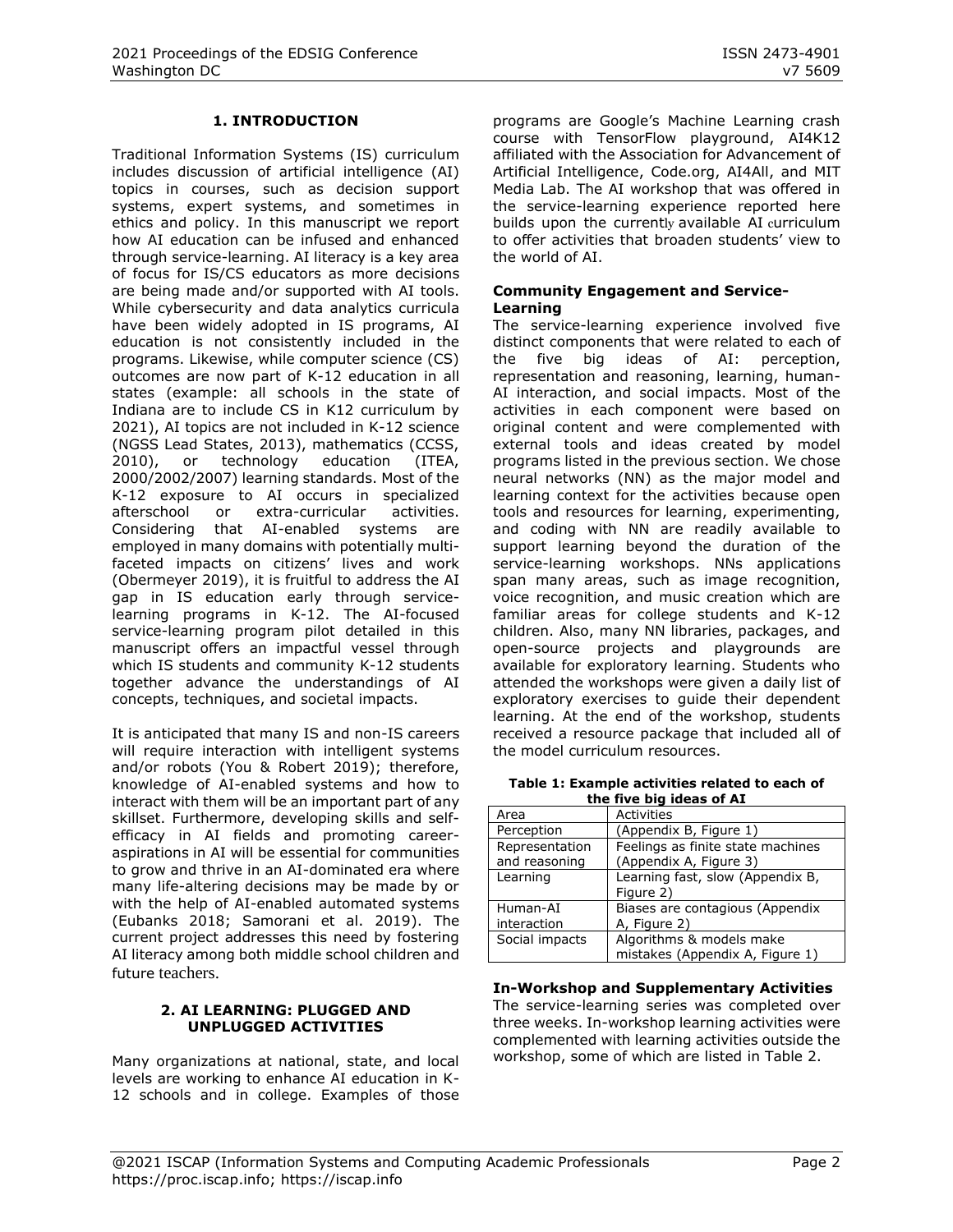**Table 2: Sample of in-workshop and at home activities** 

| Mode                        | Explorative & Experimental<br>activities                                                                                                                                                                                                                                  |
|-----------------------------|---------------------------------------------------------------------------------------------------------------------------------------------------------------------------------------------------------------------------------------------------------------------------|
| In-workshop<br>explorative  | Ice breakers: Spot AI around you!<br>Spot NN around you!<br>AI systems as interpreter for Rap<br>live concerts!<br>Activities: Appendix A, Figures 1-3<br>CNN exploratory activity: Appendix<br>B, Figures 2.                                                             |
| In-workshop<br>experimental | Plugged activities: Gesture training<br>with Google teachable machine<br>NN training with TensorFlow<br>playground<br>Learning rate experiments with<br>TensorFlow playground (Appendix<br>B. Figure 1)<br>Overfitting experiment with Google<br><b>Teachable Machine</b> |
| At home<br>explorative      | Human biases exercise<br>Algorithmic Justice League<br>Algorithmic Accountability Act of<br>2019<br>DeepFakes by Alan Zucconi                                                                                                                                             |
| At home<br>experimental     | Overfitting experiment with<br>TensorFlow playground<br>Regularization methods<br>Experimentation with TensorFlow<br>playground                                                                                                                                           |

For instance, students completed an image processing training experiment with Google Teachable Machine during the workshop and were then asked to design and conduct additional experiments at home to investigate how lighting, background patterns, distance, and possibly other factors impacted the training process and the performance of the created model. Students were encouraged to read relevant articles and/or documents to further clarify concepts, techniques, and impact of the technology on daily life. In one activity, students were asked to read, analyze, and summarize the Algorithmic Accountability Act of 2019, watch the documentary Coded Bias, and play with simulations tools, such as object detection tools based on Tensorflow (https://tensorflow-jsobject-detection.glitch.me/).

## **5. PILOT PROGAM AND DISCOVERIES**

The pilot programs were completed before and during the pandemic. Before the pandemic, the pilot was run in person in one section of an advanced IS course and two sections of an introductory IS course. During the pandemic, the pilot was run online in two sections of an introductory IS course. The difference in format allowed the researcher to observe and experiment with modalities: While most of the structure and material stayed intact, modifications were made to the way the sessions were facilitated by the instructor and the extent to which interaction occurred among learners. The current paper reports the results from the three sections held before the pandemic, as authorized by the institutional review board.

#### **Procedures**

Students were trained during two 75-minute class sessions on the topics covered in the servicelearning workshops. The topics were put into broader context as they relate to IS professionals. In addition, students were asked to use tools to complete specific experimentations independently outside the training sessions. The students were also asked to participate and cofacilitate service-learning workshops either for college students in a general education IT course or for K-12 kids signed up for the workshops via community partners (e.g., Boys and Girls Club). Before and after the workshops, questionnaires were used to collect information about students' perceptions of AI system goals and stakeholders, as well as on input, algorithms, and decisions. Each questionnaire consisted of 12 questions with 5-level Likert scale answers, as included below.

*Part 1. Reflect on artificial intelligent systems' goals and stakeholders (those who have a stake in the outcomes of or decisions made by the AIenabled systems) and share your opinion about the following statements (1: strongly disagree, 5: strongly agree):*

- *1. Artificial intelligent systems are fundamentally neutral.*
- *2. Humans decide the goals of the intelligent systems that they create. Advertised goals for intelligent systems may be different from true goals.*
- *3. Different groups of stakeholders may have conflicting/opposing goals for the intelligent systems.*
- *4. AI systems' predictions may impact different stakeholders in different ways.*
- *5. AI systems may produce inaccurate, unfair, biased, or discriminatory decisions impacting individuals.*

*Part 2. Reflect on artificial intelligent systems' input data, algorithms, and predictions and share your opinion about the following statements (1: strongly disagree, 5: strongly agree):*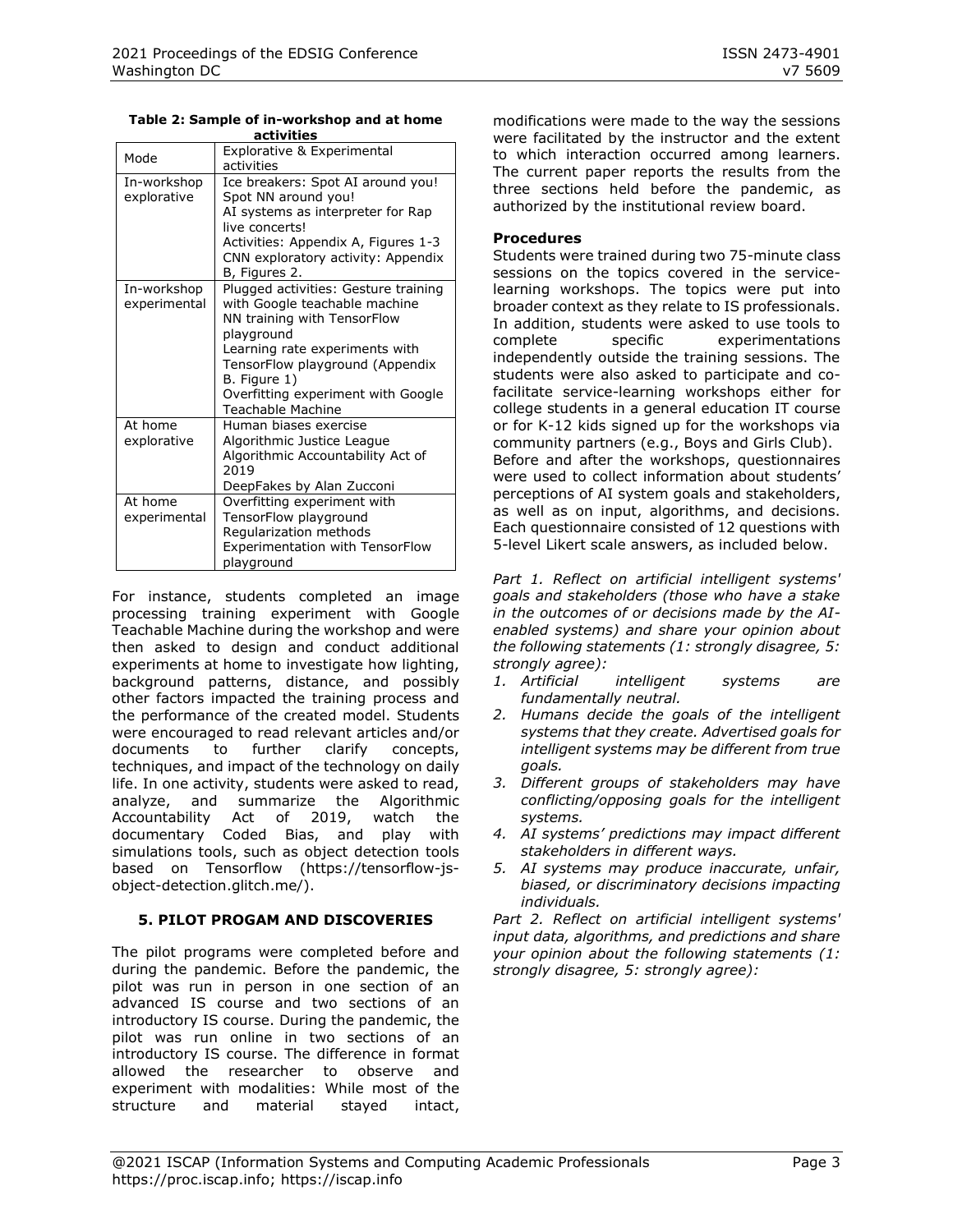- *1. Quantity of the training data impacts the accuracy and robustness of a supervised learning model.*
- *2. Sampling bias can lead to inaccurate or meaningless predictions.*
- *3. Quality and composition of the training dataset impacts the quality of the prediction.*
- *4. Algorithmic bias may lead to inconsistent predictions across clusters of data that are essentially similar with respect to soughtafter outcome (e.g., people with similar credit history and jobs get different results on their loan applications b/c they live in different zip codes).*
- *5. Type I (false positive) and Type II (false negative) may lead to different consequences for different groups of stakeholders.*
- *6. Some algorithms are riskier because of the nature of the data that they examine, how they examine the data, and the predictions they make using the data.*

All of the survey questions refer to specific topics that were covered at least once in plugged or unplugged activities during the workshop. We only administered the survey to IS students who participated in the service-learning process. K-12 students were not involved in any data collection activities. Answers were given on a 1-5 Likert scale, and were averaged for each question in before- and after- questionnaires. The averages then were used for a mean comparison t-test analysis. All answers were used as-is except for the first question that was recoded for analysis (5-value).

**Table 3: Pilot Groups and Before & After Questionnaire Means Comparisons**

| Group | Sample<br>size | Means<br>Before & after     |
|-------|----------------|-----------------------------|
|       | 19             | 3.89 vs. 4.76<br>$p = 0.07$ |
|       | 26             | 3.57 vs 4.39<br>$p=0.052$   |
|       | 16             | 3.83 vs 4.72<br>$p = 0.021$ |

Pilot test groups and sizes are listed in Table 3.

When comparing the results of the surveys before and after the workshops, it appears that the understanding about the nature and limits of AI increased for all groups, as indicated by greater agreements with the statements that were included in the questionnaires. However, we also note differences between the groups: In Group 1, the area that showed the greatest increase in agreement from before to after the servicelearning workshops was related to stakeholders: "*AI systems' predictions may impact different stakeholders in different ways*." In Group 2, that area was unfairness and bias: "*AI systems may produce inaccurate, unfair, biased, or discriminatory decisions impacting individuals*." In Group 3, the highest improvement was related to data: *"Quality and composition of the training dataset impacts the quality of the prediction*". The variation noticed here, while not statistically significant when the groups are compared, appears to signify the inconsistencies that are inherent in the different groups of IS students. While the same instructor facilitated all of the workshops and ensured that the list of activities and times allocated to each activity stayed constant between the groups, within-group brainstorming and discussions varied depending on the learning guides' and learners' interest and engagement. The level of rapport that was established between the learning guides and learners also varied which in turn impacted the learning process and outcomes for both learners and learning guides.

## **7. SUMMARY AND CONCLUSION**

AI literacy is fast becoming an important skill because the technology has significant impacts on every-day life, as well as on jobs and careers. For example, automated decision systems can impact the legal rights of individuals by collecting, aggregating, processing, and storing sensitive (e.g., work performance, race) and publicly available data (e.g., address, court records) (Eubanks 2018). Transparency and explainability (New & Castro 2018) tend to be difficult for complicated AI-enabled techniques, and formal assessment of their impact is better left to regulatory bodies (e.g., Algorithmic Accountability Act of 2019). However, individuals and communities are key players in identifying AI-enabled injustice and engaging in actions that alleviate the injustice (Angwin et al. 2017; Benjamin 2019).

The sample curriculum and pilot programs summarized in the current paper provide a starting point to develop AI literacy. But they also highlight an area of knowledge that requires more curriculum development and research on curriculum effectiveness within the IS field. AI concepts, techniques, and tools can be tackled in many ways. For example, they can be incorporated in other sequences, such as cybersecurity or analytics, or they can be addressed through service-learning with college or K-12 students. Future iterations of the current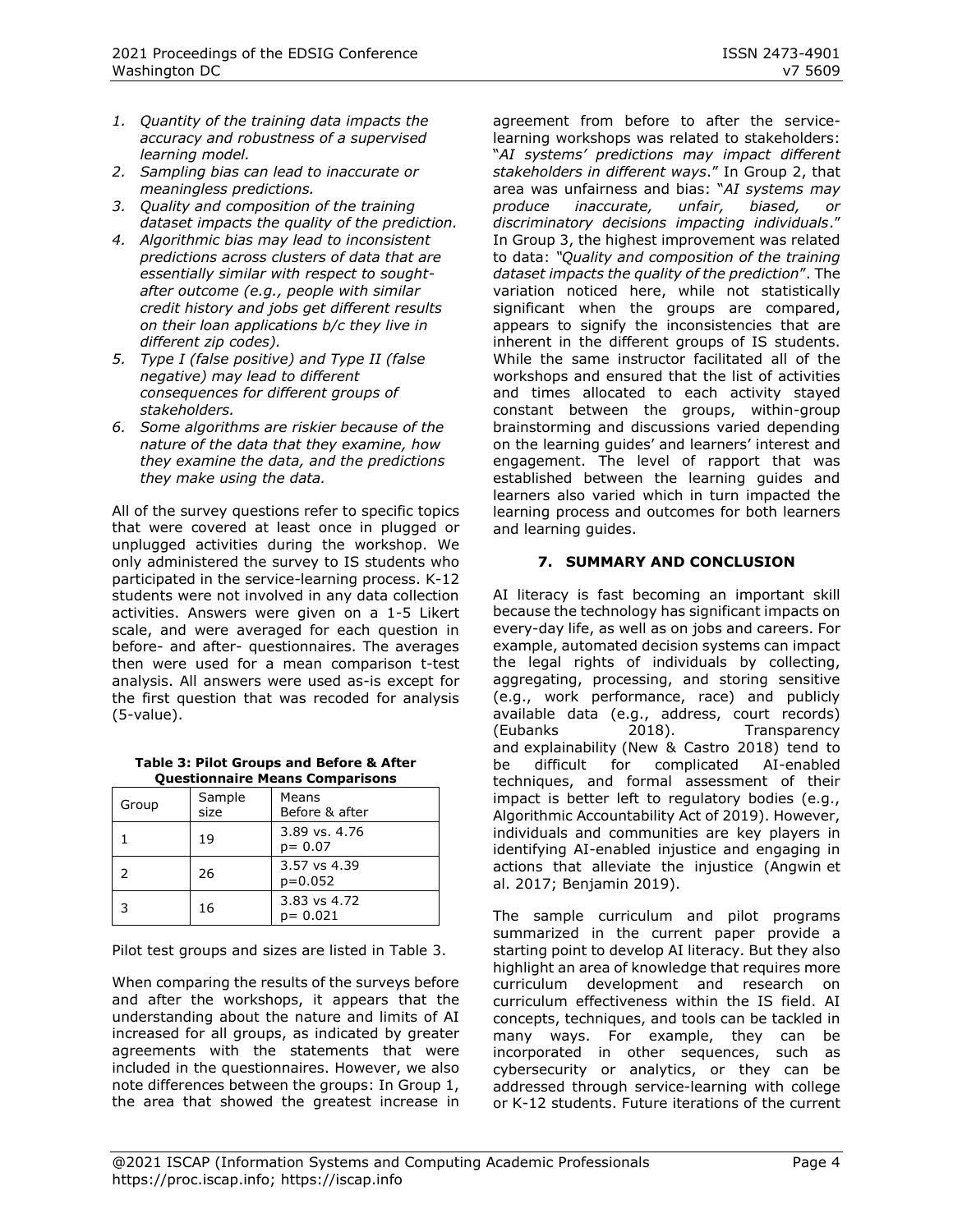work will measure learning outcomes among K-12 students as well as college students. In addition, we plan to administer service-learning activities that foster and enhance self-efficacy and career aspirations in AI-related fields among middle school children, as well as IS students.

#### **REFERENCES**

- AI4K12.org (2021) The State of K-12 AI Education in Your State Workshop: Executive Summary. AI4K12 Initiative. [https://ai4k12.org/wp](https://ai4k12.org/wp-content/uploads/2021/08/Executive-Summary-AI-Education-in-Your-State-v1.0.docx.pdf)[content/uploads/2021/08/Executive-](https://ai4k12.org/wp-content/uploads/2021/08/Executive-Summary-AI-Education-in-Your-State-v1.0.docx.pdf)[Summary-AI-Education-in-Your-State](https://ai4k12.org/wp-content/uploads/2021/08/Executive-Summary-AI-Education-in-Your-State-v1.0.docx.pdf)[v1.0.docx.pdf](https://ai4k12.org/wp-content/uploads/2021/08/Executive-Summary-AI-Education-in-Your-State-v1.0.docx.pdf)
- Angwin J., A. Tobin, M. Varner (2017), Facebook (still) letting housing advertisers exclude users by race. *ProPublica*, 21 November 2017; www.propublica.org/article/ facebookadvertising-discrimination-housing-racesexnational-origin.
- Benjamin R. (2019). Race After Technology: Abolitionist Tools for the New Jim Code, 1st edition, *Polity Press*.
- Benjamin, R (2019). Assessing risk, automating racism, *Science*, 366 (6464): 421-422.
- Chouldechova A. and A. Roth (2018). The Frontiers of Fairness in Machine Learning. [http://www.cis.upenn.edu/~aarot](http://www.cis.upenn.edu/~aaroth/cccreport.html) [h/cccreport.html](http://www.cis.upenn.edu/~aaroth/cccreport.html)
- Eubanks V. (2018). Automating Inequality: How High-Tech Tools Profile, Police, and Punish the Poor. St. Martin's Press.
- Gardner-McCune C., Touretzky D. S., Martin F., and Seehorn D. (2019). AI for K-12: Making Room for AI in K-12 CS Curricula. *Proceedings of the 50th ACM Technical Symposium on Computer Science Education (SIGCSE '19). ACM*, New York, NY, USA, 1244-1244. DOI: [https://doi.org/10.1145/3287324.3293](https://doi.org/10.1145/3287324.3293729) [729](https://doi.org/10.1145/3287324.3293729)
- Hemment D., Aylett R., Belle V., Murray-Rust D., Luger E., Hillston J., Rovatsos M, & Broz F. (2019). Experiential AI. *AI Matters*. 5 (1): 25-31. DOI: https://doi.org/10.1145/3320254.3320264
- Lake, V. & Jones, I. (2008). Service-learning in Early Childhood Teacher Education: Using Service to Put Meaning Back into

Learning. *Teaching and Teacher Education*, 4(8): 2146-2156

Liao, H-T & Wang, Z. & Wu, X. (2019). Developing a Minimum Viable Product for Big Data and AI Education*:* Action Research Based on a Two-Year Reform of an Undergraduate Program of Internet and New Media. *ICBDC: Proceedings of the 2019 4th International Conference on Big Data and Computing*

, 42-47. 10.1145/3335484.3335509.

- New, J., and Castro D. (2018). How policymakers can Foster Algorithmic Accountability, Center for Data Innovation, [https://www.datainnovation.org/2018/05/ho](https://www.datainnovation.org/2018/05/how-policymakers-can-foster-algorithmic-accountability/) [w-policymakers-can-foster-algorithmic](https://www.datainnovation.org/2018/05/how-policymakers-can-foster-algorithmic-accountability/)[accountability/](https://www.datainnovation.org/2018/05/how-policymakers-can-foster-algorithmic-accountability/)
- Obermeyer, B. Powers, C. Vogeli, S. Mullainathan (2019), Dissecting racial bias in an algorithm used to manage the health of populations, *Science.* 366, 447.
- Payne, B. H. (2019). An Ethics of Artificial Intelligence Curriculum for Middle School Students, with support from the MIT Media Lab Personal Robots Group, directed by Cynthia Breazeal.
- Pariser, E. (2011). The Filter Bubble: How the New Personalized Web Is Changing What We Read and How We Think. *Penguin Press*.
- Samorani, M., Harris, S., Blount, L, Lu, H., & Santoro, M. A. (2019). Overbooked and Overlooked: Machine Learning and Racial Bias in Medical Appointment Scheduling. *Available at SSRN* 3467047.
- Touretzky D. S. and Gardner-McCune C. (2018). Calypso for Cozmo: Robotic AI for Everyone (Abstract Only). *Proceedings of the 49th ACM Technical Symposium on Computer Science Education (SIGCSE '18)*. ACM, New York, NY, USA, 1110-1110. DOI: https://doi.org/10.1145/3159450.3162200
- Weinberg, A. E., Basile, C. G., & Albright, L. (2011). The effect of an experiential learning program on middle school students' motivation toward mathematics and science. *RMLE Online*, 35(3), 1-12.
- Williams R., Park H. W., & Breazeal C. (2019). A is for Artificial Intelligence: The Impact of Artificial Intelligence Activities on Young Children's Perceptions of Robots. *Proceedings*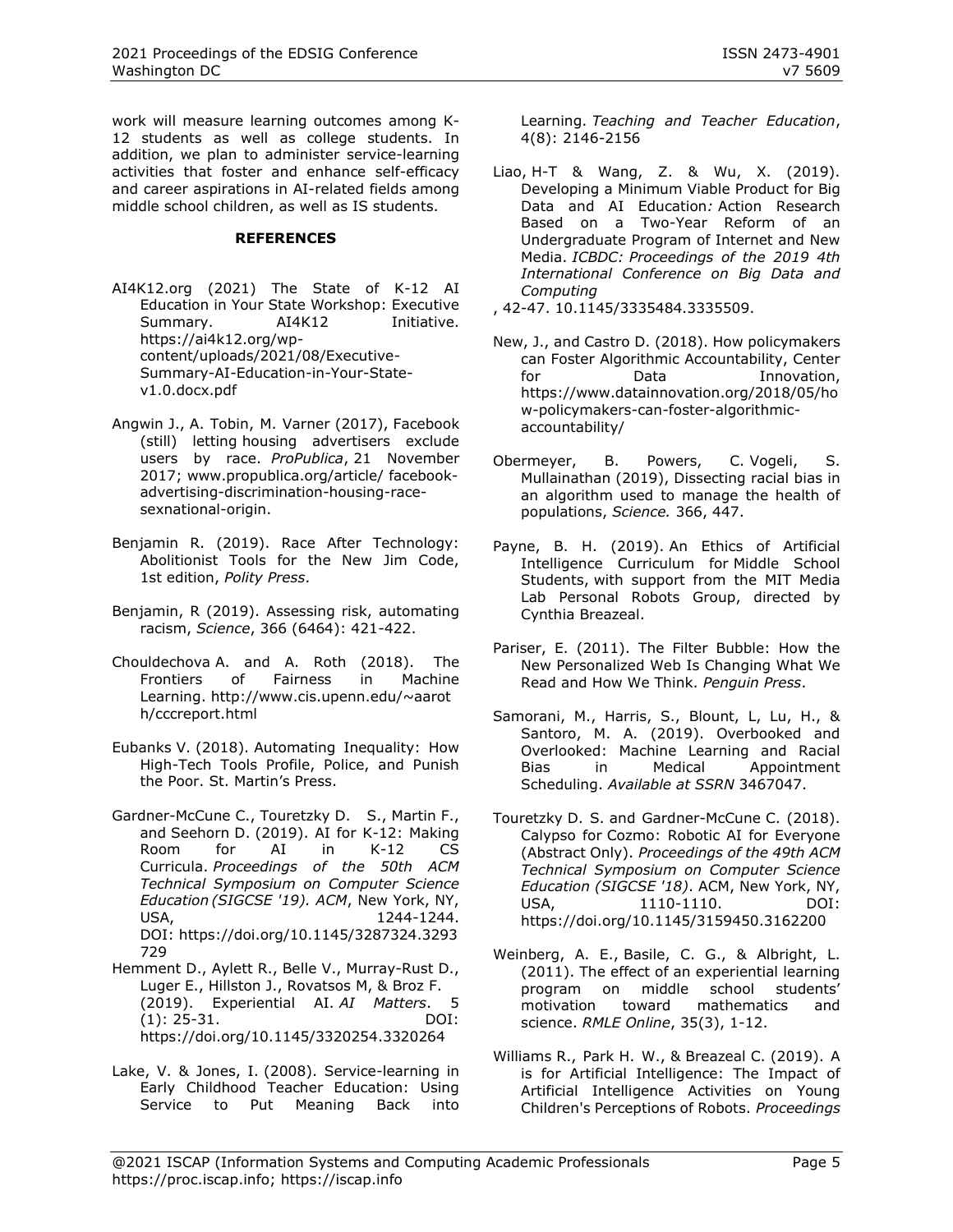*of the 2019 CHI Conference on Human Factors in Computing Systems (CHI '19)*. ACM, New York, NY, USA, 447: 1- 11. DOI: [https://doi.org/10.1145/3290605.3](https://doi.org/10.1145/3290605.3300677) [300677](https://doi.org/10.1145/3290605.3300677)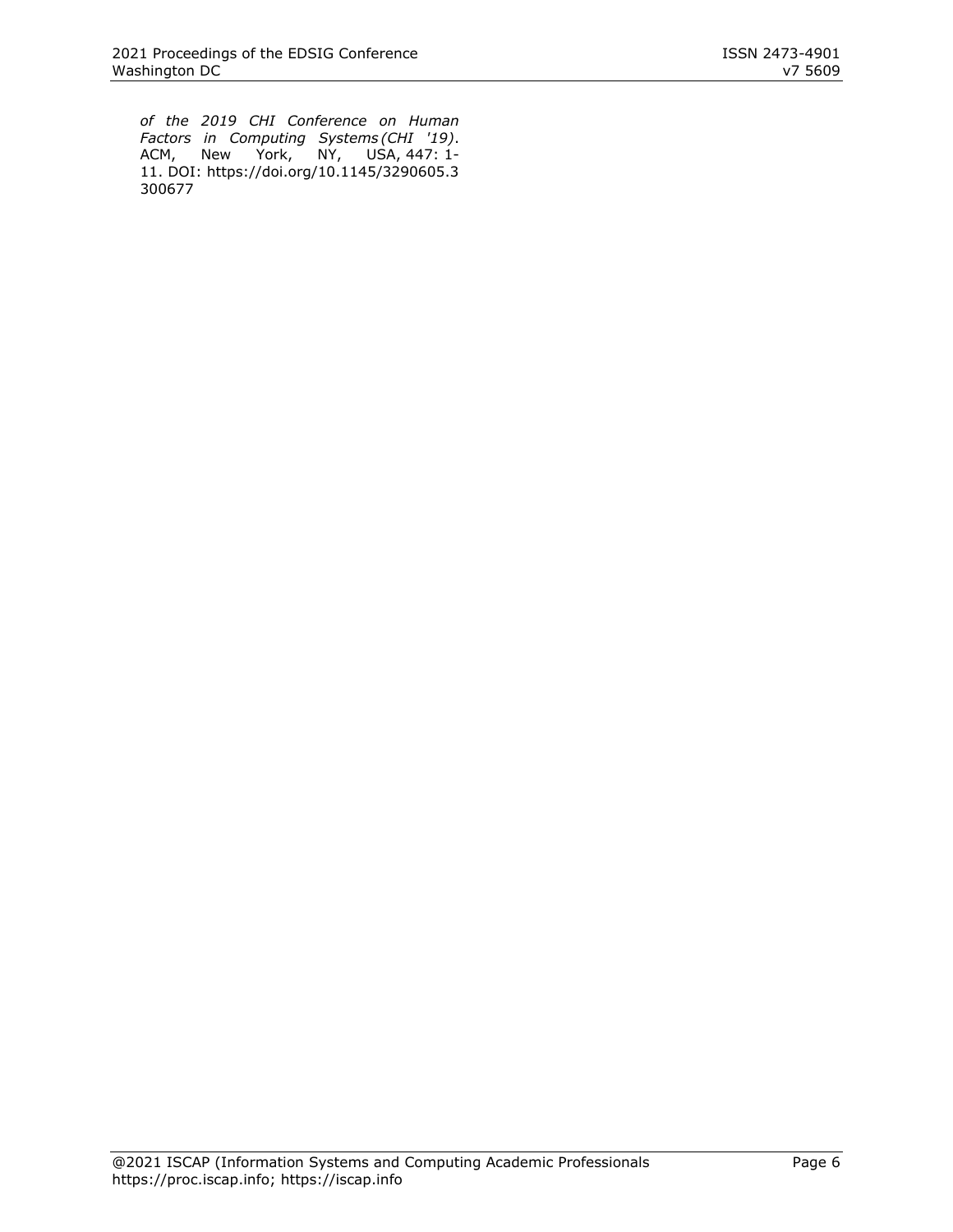#### **Appendices and Annexures**

#### **Appendix A: Example of unplugged activities**

Personal Opinions & Biases are Contagious, Computers Get them from Their Human Designers Imagine that for a few years you have been organizing kids in the neighborhood for a basketball tournament (or your favorite sports or board game). Imagine that you are known for being really good at organizing exciting tournaments by the way you put kids into teams. Now you're off to college and younger kids in the neighborhood are asking you to leave them with few words of wisdom. You tell the neighborhood kids that you will be creating a computer-based model that will help them to create teams for future basketball tournament in the neighborhood.

- 1. What characteristics of the neighborhood kids would you use as input to your model?
- 2. Would you think there are any personal opinions or biases that you may have about basketball games, teams, players that you may inadvertently code into the computer and spread? Add items to the table below that show some part of the model will be your opinion solely and not a general rule.

#### Personal Opinions or Biases Are Not as Obvious When Coded into Computerized Models

If you were just to write a tournament rules documents to share your 'way' of doing tournaments, it'll be easy for future neighborhood kids to see different rules and analyze them or change them. But imagine they'll just use the model to run future tournaments and don't get a chance to look inside the code; see the following questions about salience of personal opinion, discuss, and add a few more examples that you can think of.

| <b>Input characteristics</b>                              | <b>Your opinions</b>                                                                                                                      | <b>Opinions' salience</b>                                                                                                                                               |
|-----------------------------------------------------------|-------------------------------------------------------------------------------------------------------------------------------------------|-------------------------------------------------------------------------------------------------------------------------------------------------------------------------|
| Kids' height, weight,<br>overall fitness for the<br>game? | How do you define<br>'good players?                                                                                                       | Do you think your personal<br>opinions (or biases) are more<br>salient when you share your<br>experiences verbally or when<br>you code them in a<br>computerized model? |
| Kids' previous game stats                                 | How do you define<br>'good teams'?                                                                                                        | Would future neighborhood<br>kids who will use your<br>program investigate inside<br>your model to change it or<br>remove?                                              |
|                                                           | Are there multiple<br>versions of the good<br>player or teams? Do<br>you think that you<br>see all 'good'<br>versions in the same<br>way? |                                                                                                                                                                         |

**Figure 1: Human vs. algorithm biases (created by: Javadi & Gebauer 2019)**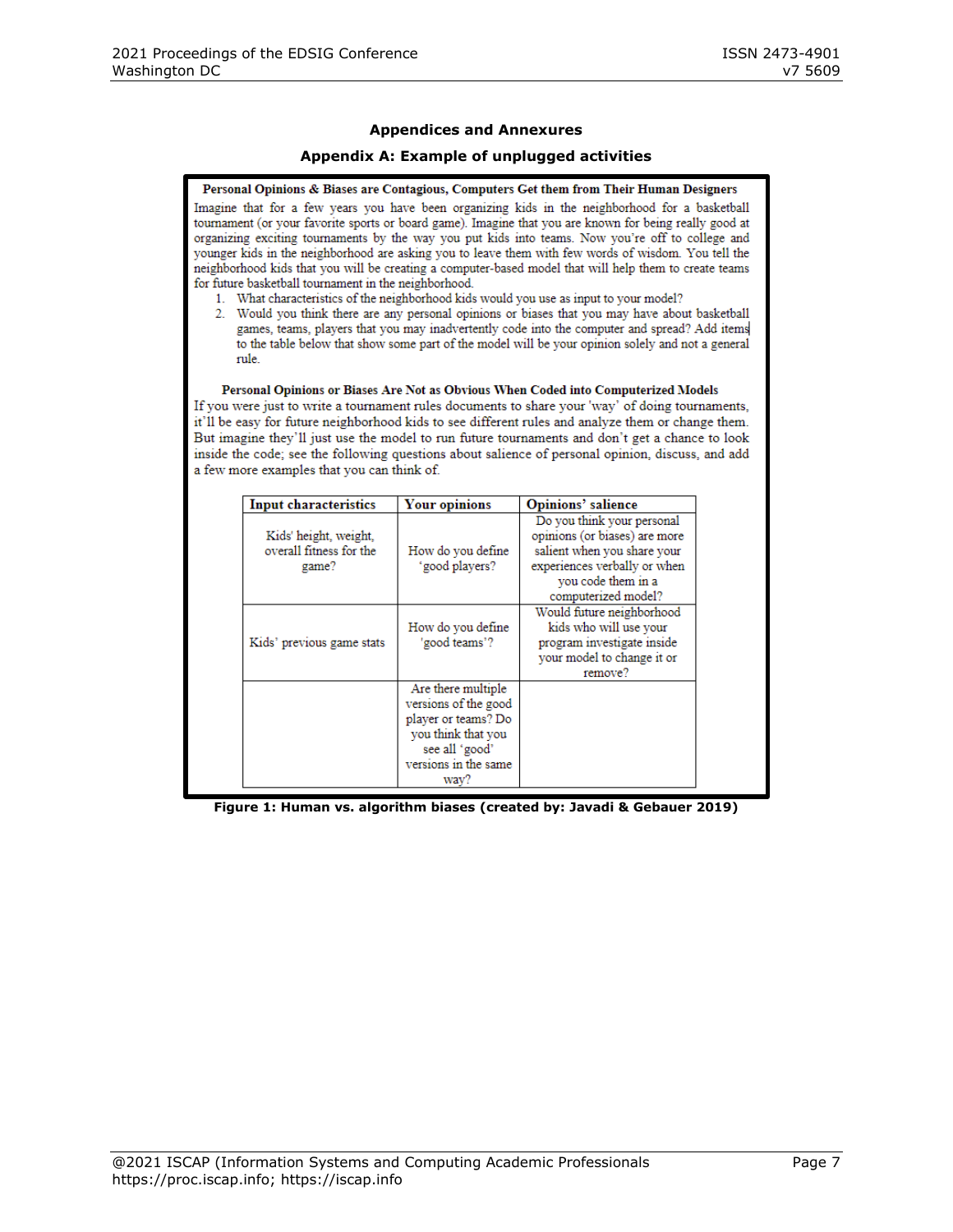#### Algorithms & Models Make Mistakes

Remember what we discussed one reality vs. Algorithms' decisions or models' predictions. When the AI model says something true and, and in reality, it isn't, that's false positive and if the reverse happens it's a false negative. True positive and true negatives are when the model's prediction matches reality.

Imagine you or someone you know visited the COVID clinic; reflect on the impact of mistakes by the test (false positive, false negative); use a scale that shows positive, neutral, and negative impact, example: $(-5, -4, -3, -2, -1, 0, +1, +2, +3, +4, +5)$ .

- Who will be sad, happy, or indifferent?
- Would it be different for people of different ages? Job title? Would it be different for mother vs. Father in a family?
- Do you think we should other people or entities to the list?
- Should we separate family members or friends leaving with the individual?

|                                 | <b>False Positive</b> | <b>False Negative</b> |
|---------------------------------|-----------------------|-----------------------|
| patient                         |                       |                       |
| Relative & friends              |                       |                       |
| Workplace colleagues/staff/boss |                       |                       |
| Primary care provider           |                       |                       |
| Insurance company               |                       |                       |
| Health department               |                       |                       |

#### **Figure 2: Algorithms make mistakes**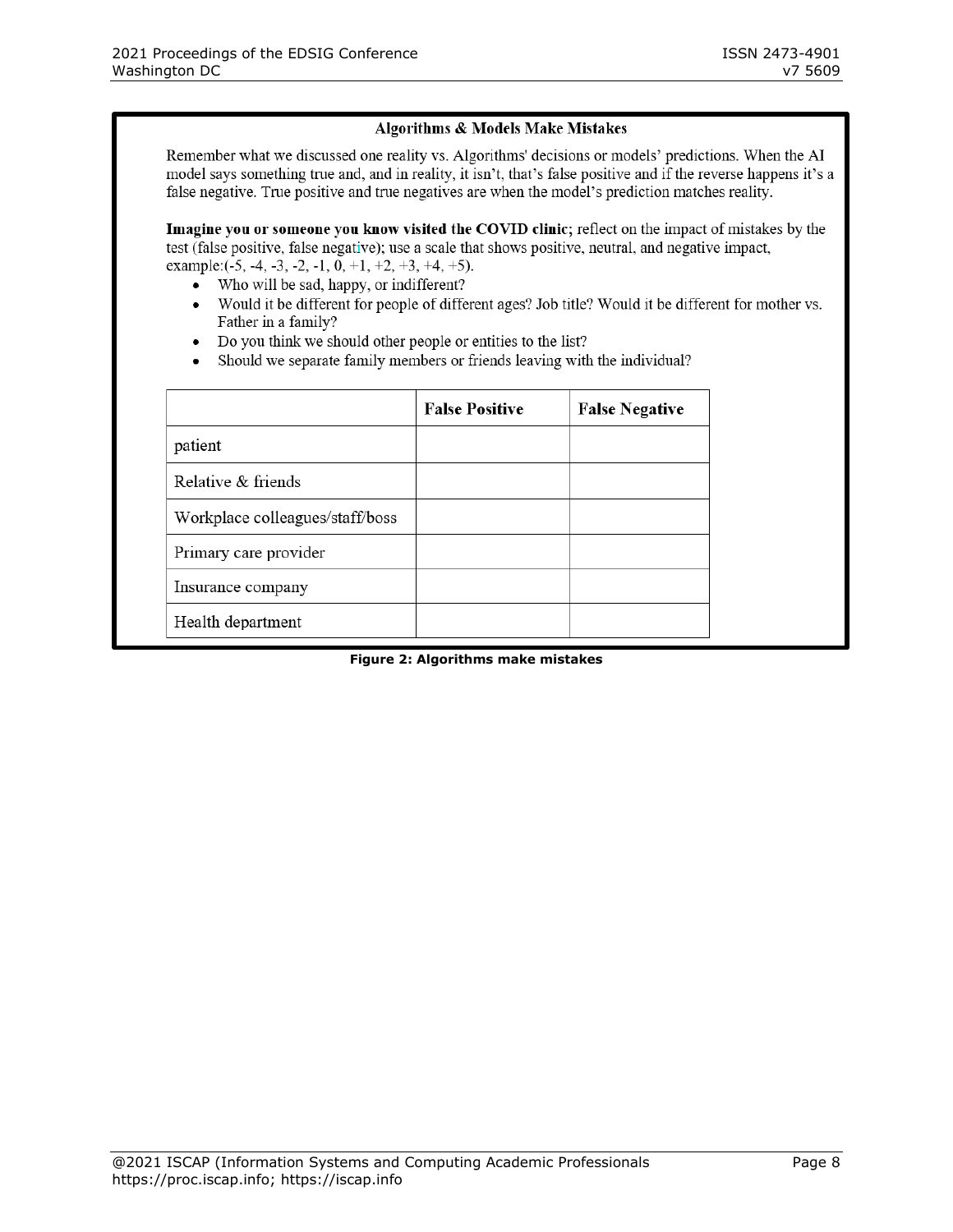"...Today we reflect on the 'think' component of an autonomous vehicle that will simulate work of a human brain. Particularly, we're going to discuss a commonly used model for visualizing working of our brain (Figure X). The model is called finite state machine diagram and is a commonly used model for visualizing working of our brain. Using state machine diagrams, we can see how our design impacts the next action that an autonomous vehicle performs. How many of you have ever seen a parent or a care-provider help a youth help to deal with their emotions? They'll often sit with their child and label the current feeling and try to direct child's attention to possible actions that may help them feel a less intense or less painful or different feeling: "I see that you feel hurt now, can we go for a walk and discuss possible things you or I can do so that you feel less hurt." And the idea is that a young person will learn different emotional states by labeling them and over time the child learns techniques and ideas on how to change from an emotional state to another (Figure Y). We're going to discuss different ways in which we can create state machine  $models \dots |$ 

| States                                        | Obstacle: block in sight<br>Sound: sound audible   |  |
|-----------------------------------------------|----------------------------------------------------|--|
| Recognize blocks<br>Events<br>Recognize sound |                                                    |  |
| Actions                                       | Move straight<br>Change direction<br>Say something |  |



Figure X: Finite State Machines Parts

| Emotional<br>States | Hurt<br>Sad<br>Happy<br>Neutral                                                                                                                                                   | receives a positive comment<br>Sad                                                                                    |
|---------------------|-----------------------------------------------------------------------------------------------------------------------------------------------------------------------------------|-----------------------------------------------------------------------------------------------------------------------|
| Events              | Someone acts mean or bullies<br>Hears a friend's empathetic note<br>Sees a friendly face in hallway<br>Receives a positive comment<br>Blames oneself with no arounds<br>Stays put | Neutral<br>Blames oneself<br>Sees a friendly face in the hallway<br>Hurt<br>Stays put<br>someone acts mean or bullies |
| Actions             | Leaves the negative environment<br>Responds and reasons<br>Looks at the bully puzzled & shocked                                                                                   | (Happy                                                                                                                |

**Figure 3: Feelings as Finite State Machines (created by: Javadi, Meyer & Darner 2019)**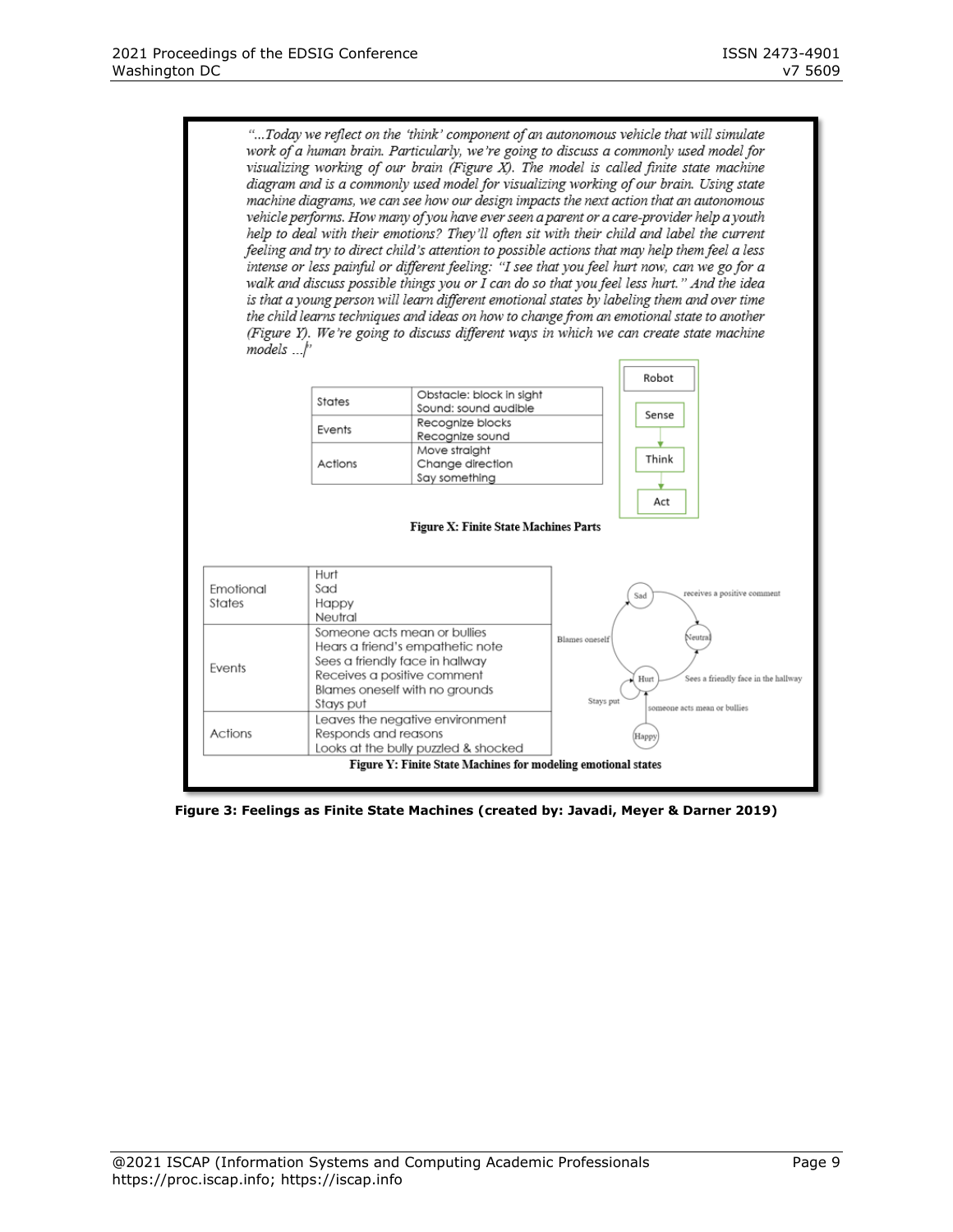#### **Appendix B: Example of plugged activities**

#### Learning, Fast, Slow, or Somewhere in the Middle

Think about first time you rode a bike, drove a car, or played golf. Or think of similar experience you may have had playing video games. Think of your goal to stay on the bike lane, in your care lane, or get the golf ball in the hole. Now think of realizing that you are getting away from your goal, how much do you steer the wheel or change the direction and force by which you use the club. Depending on your situations, you may choose to steer the wheel strongly or moderately in the opposite direction or change the direction and the force you apply to the club. Now visit https://playground.tensorflow.org/, pick dataset, create your neural network model, pay attention to the learning rate. For a given neural network model that you create, try running it with three distinct values for learning rate: low, medium, high.

How many epochs does it take the model to converge?

How does the model performance change?

What can you state about learning rate for your model when applied to your selected dataset? Would you think your findings will be different for other networks or datasets?

**Figure 1: Learning Rate Experiment with TensorFlow Playground**